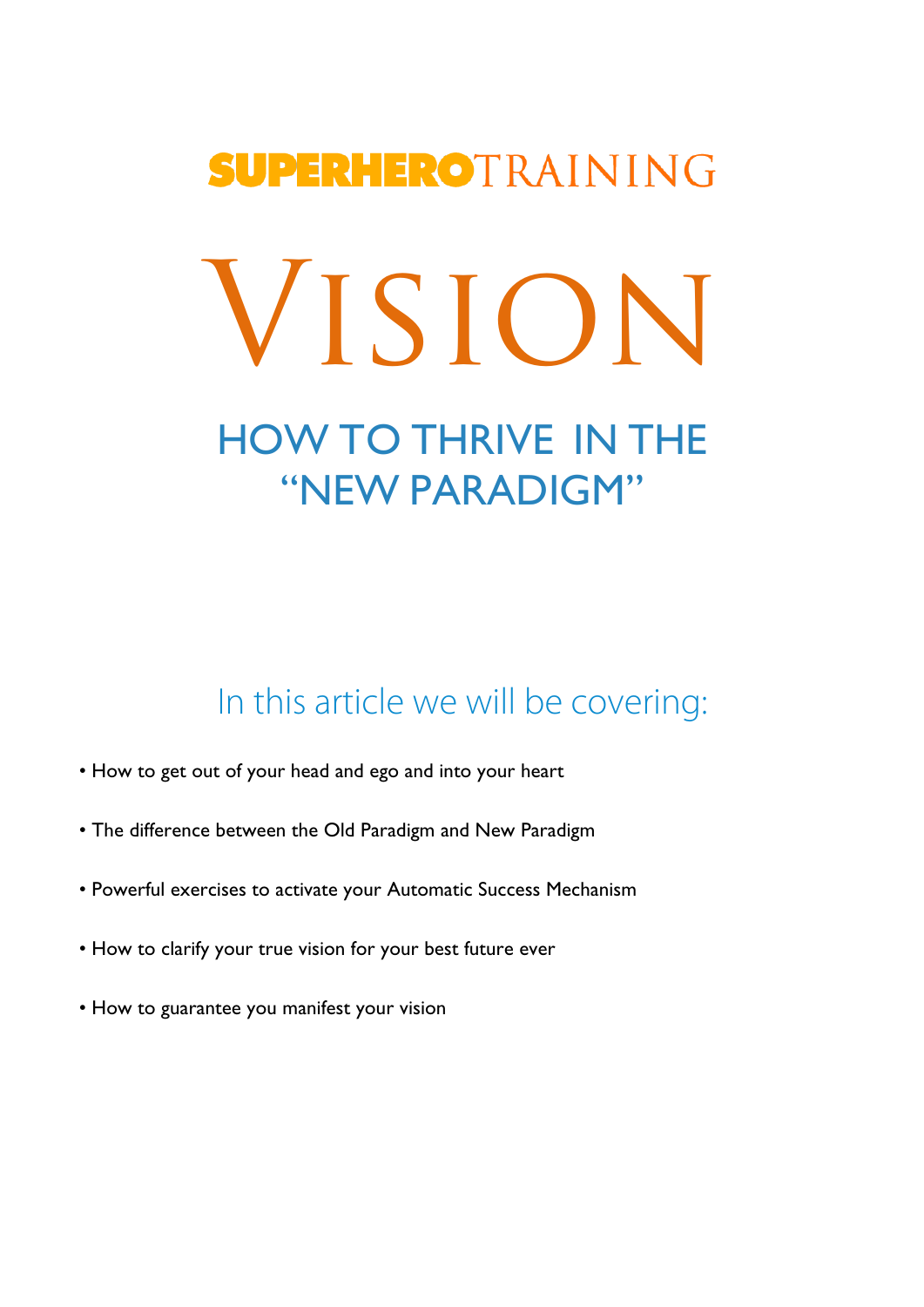## The problem we face when going into the New Paradigm

There are many people who promote Vision Boards and Goal Setting as a means of manifesting their desires – with zero to minimal results. Then there are those without visions or goals who would rather just live their life drifting and reacting to everyone else's needs – like floating down a river stopping only when they bump into a rock. On the other hand, there are those who simply write down their goals with a clear vision and manifest hundreds of times more in their life – and that is wonderful.

But, it's not enough to just HAVE goals. The problem is most of these visions and goals are based upon an *old paradigm* that evolved out of necessity for survival restricted by dysfunctional conditioning and the limitations of the ego. They are not goals based on the *new paradigm;* the one that grows naturally from our heart's purist desires. Therefore, because they are not based on the latter and even if they are manifested, the ego-based goals will ultimately cause sorrow.

In this Article you will learn the difference between the *old paradigm* and the *new paradigm* and how to differentiate between performance goals and practical goals in attaining your highest vision.

Once you get super clear about the new paradigm in all areas of your life: your relationships, your health, your service, and your abundance, you can upgrade them all at any time. But, if your vision is skewed or cloudy so that you can't see it clearly, you will be limited to things remaining much the same as they are today.

Einstein said: "You cannot solve a problem from the same level of consciousness that created it. You must learn to see the world anew."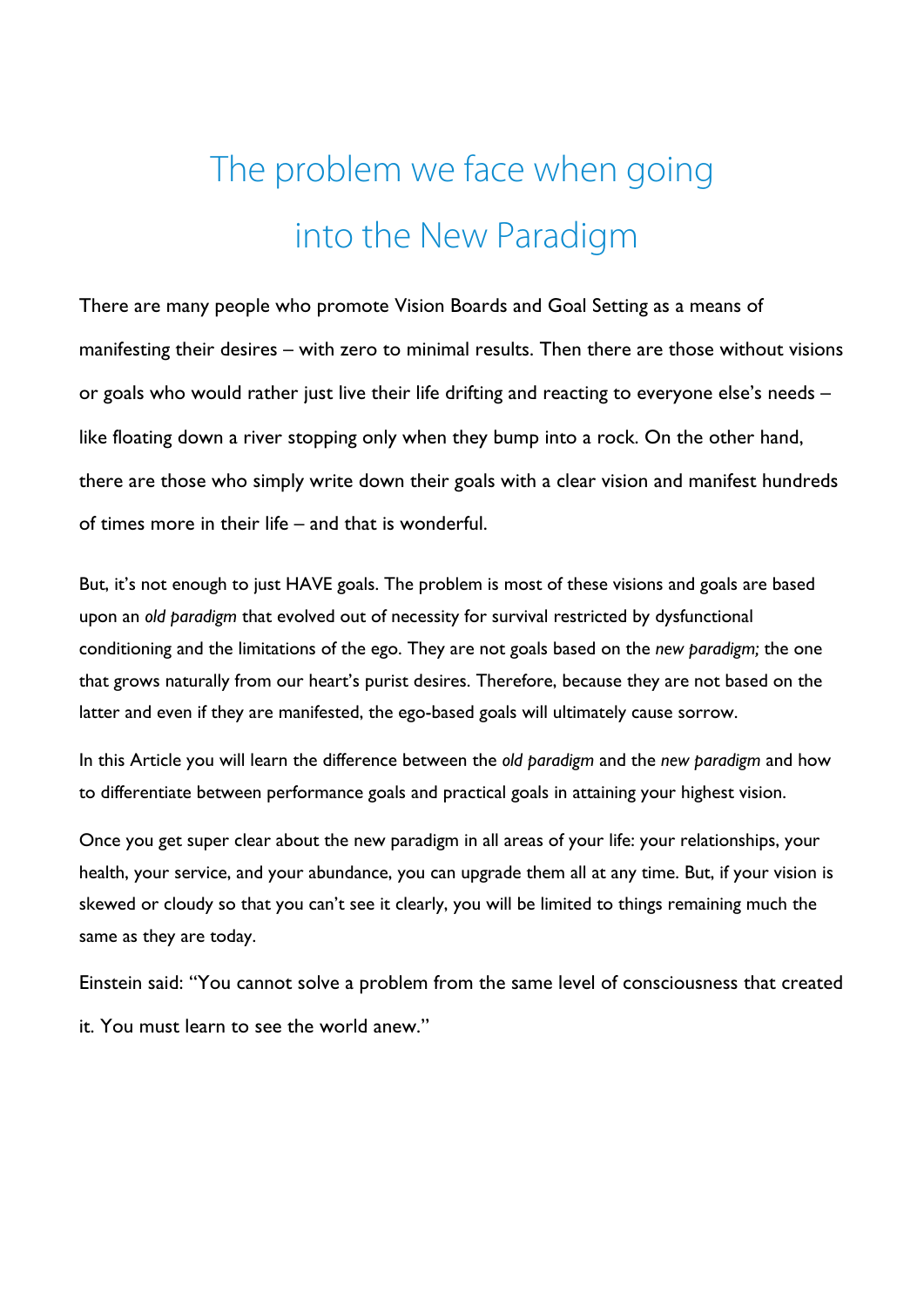### Dispelling the Doubt

Before we get into this process, I want to dispel the doubt many people have. Some people think, "Yes, this is great and it will work fine for everyone else, but it won't work for me" or "I've tried this before and it doesn't work."

I want you to know this WILL certainly work for you if you follow these steps. Simply by reading this, you have attracted the support you need to make things happen. And, not only have WE manifested things consistently in our own lives; we have also helped many others to do the same. You ARE a superhero and your time is NOW.

### Wealth Is Good For You

It is important to note that when it comes to wealth and material aspirations**,** there is nothing wrong with material wealth per se. In fact, when you look at it, spirit and matter are both LIGHT – they are but two sides of the same coin. You, the soul, need matter in order to express yourself, and matter needs spirit to give it life and meaning – all come from Source. The new paradigm is about abundance being a by-product of love and light, rather than the pursuit of abundance being the means to love and happiness.

Let's get this **super clear:** Abundance and wealth are all good and healthy signs of spiritually. We are in fact 'unlearning' the distorted thinking that it is somehow noble and good to be poor and in poverty. The new paradigm is about true abundance and the truth about abundance.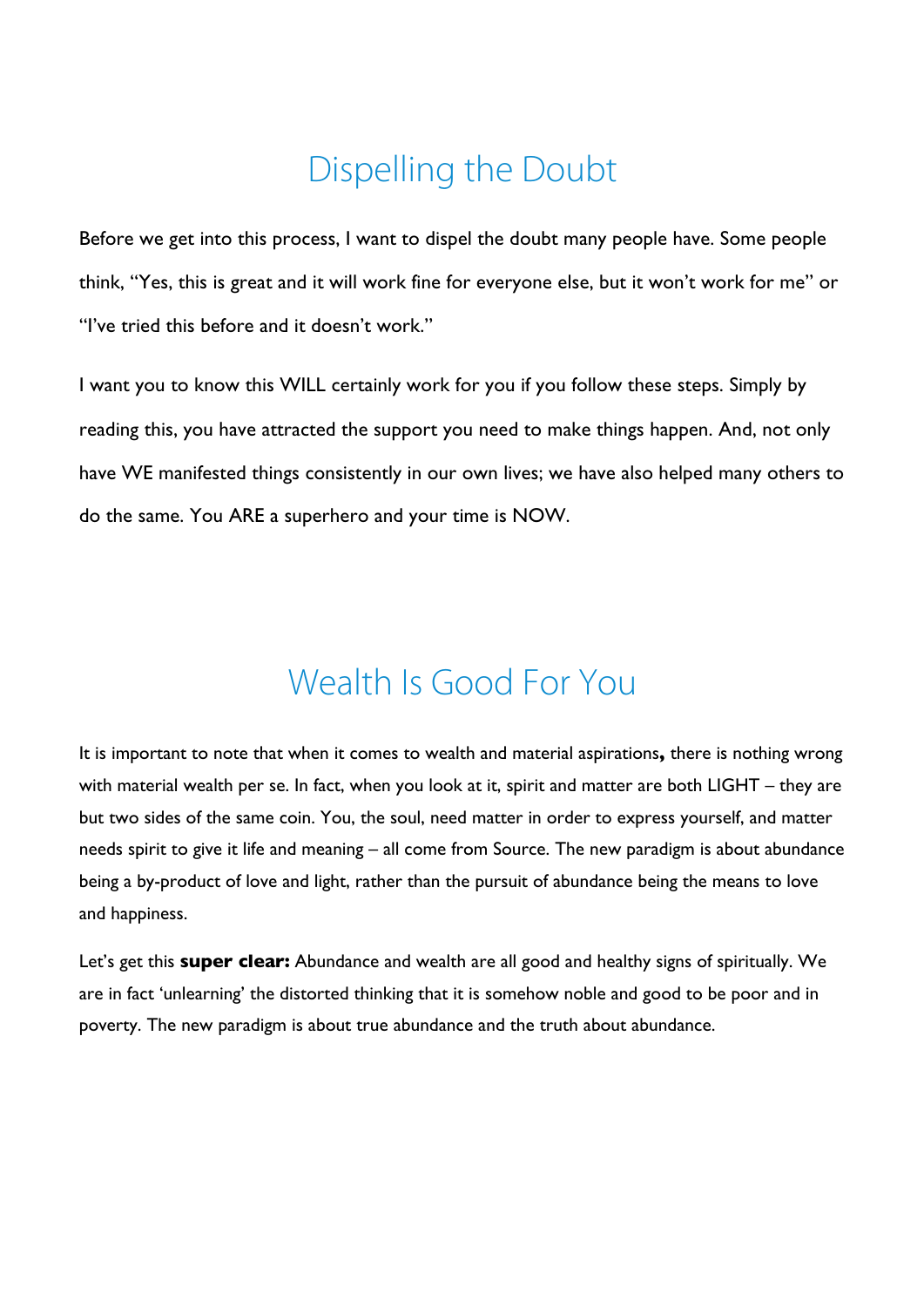## The Old Paradigm Vision versus the New Paradigm Vision

#### *Predicting Results*

- In the *old paradigm:* your goals and aspirations are based on the ego's desires, society's conditioning and are primarily materialistic by nature. And, it's by that very nature, it is inevitable the results will eventually cause sorrow to you, to everyone else – and to the world. The striving energy required to manifest this way robs you of your joy; it causes you to compromise your values; it traps you in the matrix of illusion and causes problems for the earth when its resources are abused and wasted in the process.
- In the *new paradigm:* your visions and the manifestation of your visions are beneficial for everyone; it brings you joy; it brings everyone else joy and is hugely empowering for the whole world, as it creates abundance and is sustainable by *its* very nature.

### Weighing Benefits

- In the *old paradigm*, sooner or later, your lifestyle brings you and everyone around you suffering and loss. It does so, because it is based upon ego selfishness, ingrained patterns and ideas formulated from a lower consciousness level.
- In the *new paradigm*, you live a lifestyle that brings joy and benefit to all. Each action brings you joy, bliss, a DEFINITE sense of peace and consistently makes you stronger. You are coming from a higher consciousness level, which is where these traits are found.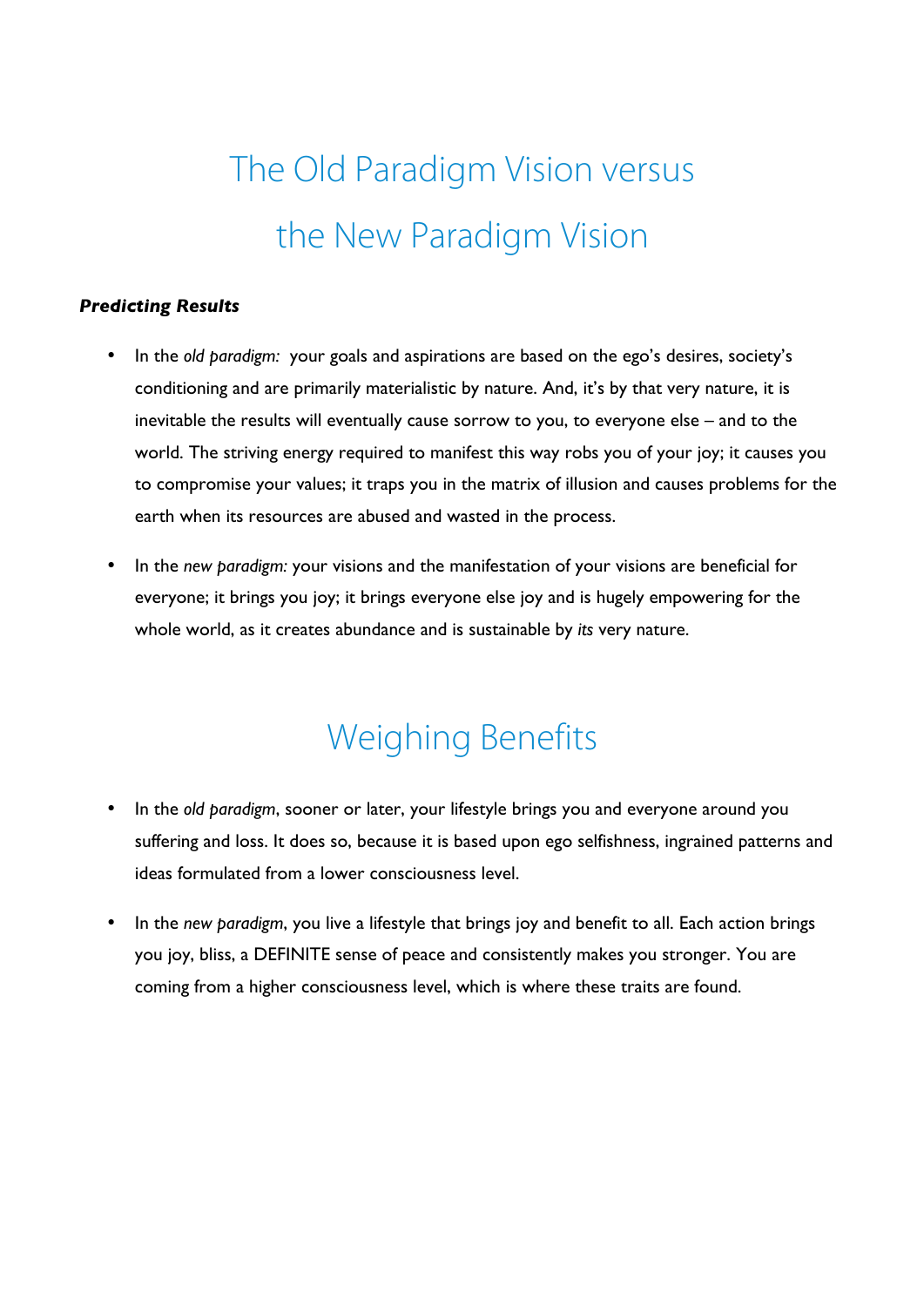### Success Redefined

- In the *old paradigm*, happiness is thought to result from first achieving materialistic success as the main aspect and first priority.
- In the *new paradigm*, the main aspect of SUCCESS is your *state of consciousness* and feeling state, which can be achieved immediately, resulting in immediate happiness.

In the new paradigm definition, you begin to experience *success*, or your primary achievement in life, as your *state of consciousness* rather than the *fulfilment of physical desires*. As you do this, you shift your perspective away from the manifestations of creation and to the Creative Force itself.

As this shift happens, you not only guarantee your future success, you also empower your self in the moment and experience a sense of fulfilment and achievement now no matter what is going on.

This means you have everything you ever wanted RIGHT NOW no matter what.

#### The Stronger Foundation

- In the *old paradigm*, the ego construct causes the projection of the old world which appears around us as one defined by a victim/oppressor dynamic. If ever this old way of being was appropriate it certainly is not anymore. Anyone living and upholding this old way of being is really swimming against the current of life and will suffer greatly because of it.
- In the *new paradigm,* the soul is only fulfilled by giving and this is a very important thing to register. In order for us to be able to give of ourselves fully we need to have developed that capacity within ourselves – this is achieved through forgiveness. Deep personal forgiveness, self love and acceptance dissolves every thing which is preventing us from expressing our essential inner power. Forgiveness is the core of compassion, which is the highest form of love.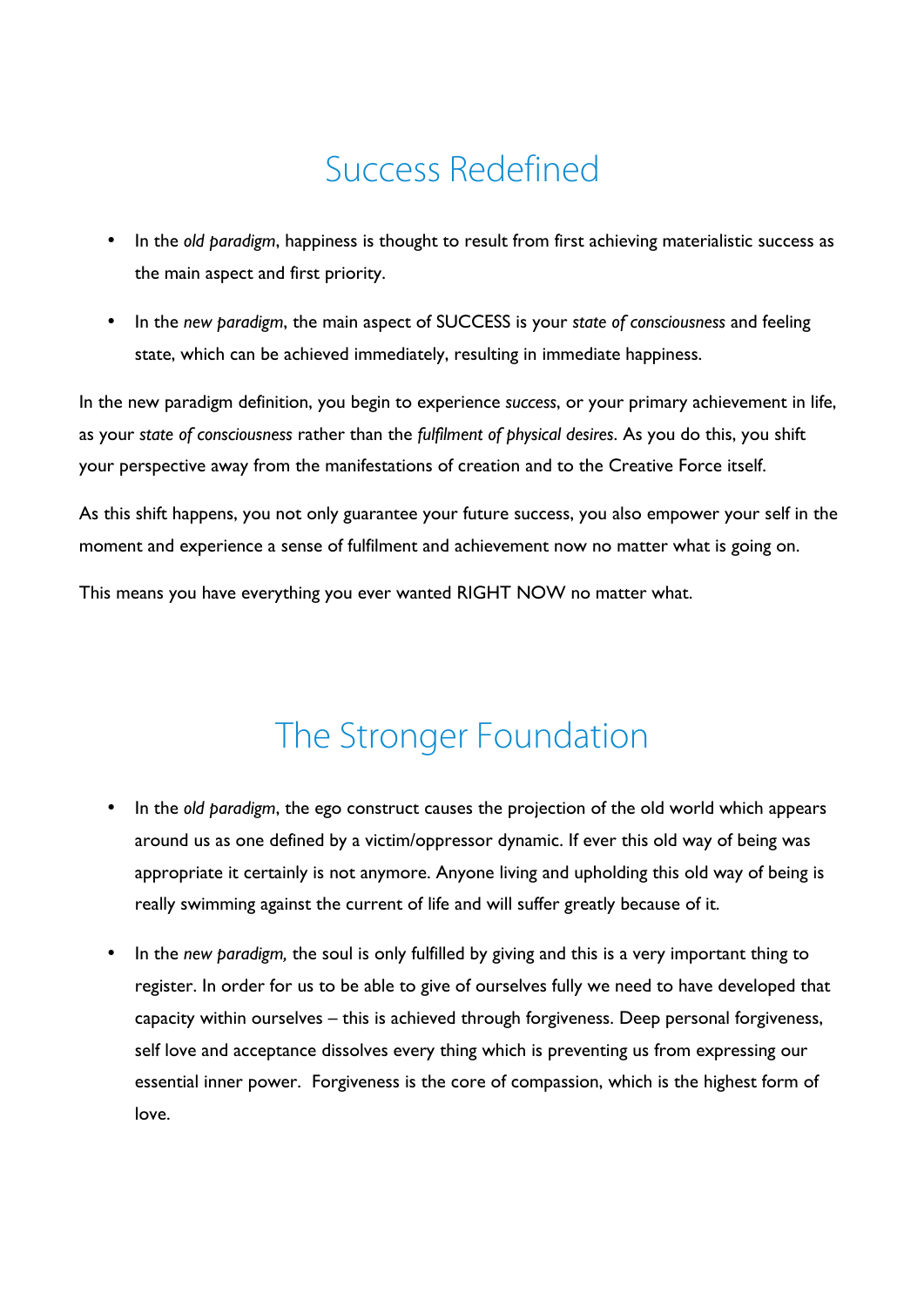Dissolving the old and instilling the new is a journey of feeling oriented by a MIND SET, which sees the situation clearly and stays focused on the job until it is done. To live in a 'soul conscious based' reality rather than an 'ego based' one makes for a stronger person, family, society and world.

#### Baby Steps toward Your Vision

Be realistic about how long things take to appear in their complete form. Some things simply take a certain amount of time to materialize and the fully manifested state of your highest vision may take time to arrive at. However, you can begin to create the most important aspect of your vision NOW using magnetism to attract it – even if every single tiny aspect of your perfect vision is not manifest physically,

Magnetism is all about feelings and in the words of Maxwell Maltz, *"What we feel we attract. What we think, we become."* 

#### Our Story

MICHAEL: I remember when I first had a vision of my higher self. It was deeply inspiring to me because I experienced a premonition of my higher state of consciousness, and a joy and fulfilment beyond anything I was used to.

This gave me courage to overcome my addictions to cannabis, alcohol and various other forms of temporary gratification in order to attain a state of purity and peace within myself.

I remember the voices and the challenges and temptations coming within my own mind as well as from people around me to continue in the lifestyle that I was previously leading. But, as I chose to go deeper into my spiritual practice and experience the joys that came through my own eternal grace, these other forms of pleasure and addiction naturally faded away.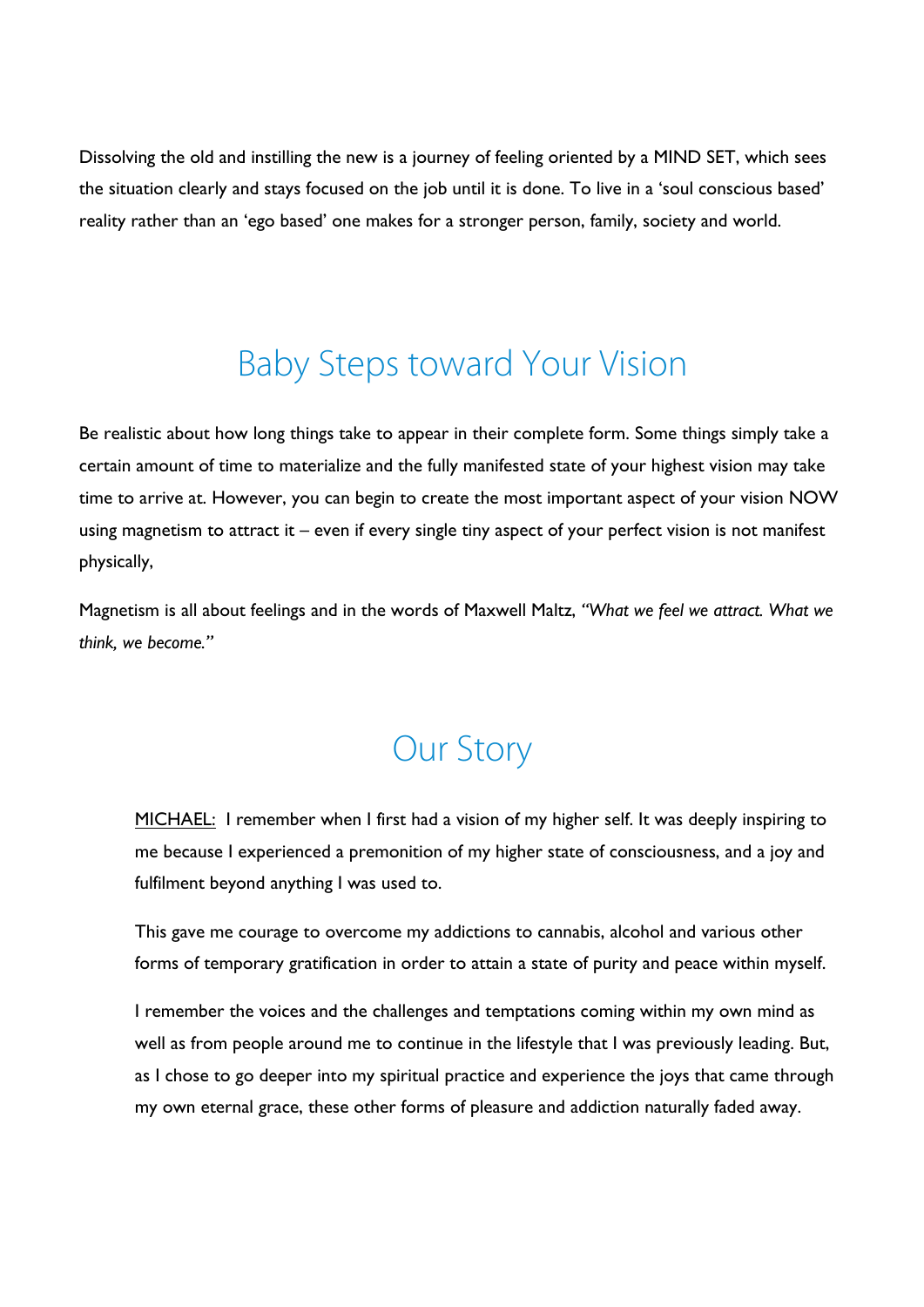Over the last 13 years I have had endless challenges and temptations. Sometimes I have chosen to follow these temptations and experience short-term gratification in various ways and at other times I have chosen to remain stable in my higher vision. Each and every time I've supposedly "failed" in my attempts to remain in a higher state, I have been humbled and this has made me appreciate even more the benefits of remaining stable and going deeper into the joys that lie within.

Every time I have maintained my stage and continued my daily rituals despite being tempted, I have experienced greater states of success and power.

*NICK:* Life for me is a constant series of initiations. Truly all things work for the good of those who love God. As long as we are committed in our hearts to keep getting back up after we fall then success is guaranteed. It takes tremendous courage and perseverance to overcome our inner demons and truly live the life we know we deserve. The main thing I have realized is that I cannot do it alone. In fact, none of us can.

#### The Challenge of the Superhero

It is not without challenges that we are able to create new ways of being and sustain new habits.

However, this is the main challenge of the superhero: to continue on this path of ascension despite short-term setbacks, addictions, mistakes and sparkly things that may distract us all.

Very often life's challenges are there to strengthen us and even if we do fall or succumb to the temptation which causes our suffering we can gain massive strength from the experience. Of course, when we do eventually overcome and liberate ourselves from this degree of suffering we become a tremendous inspiration to others. There is nothing like the fires of experience for forging a genuine hero in life.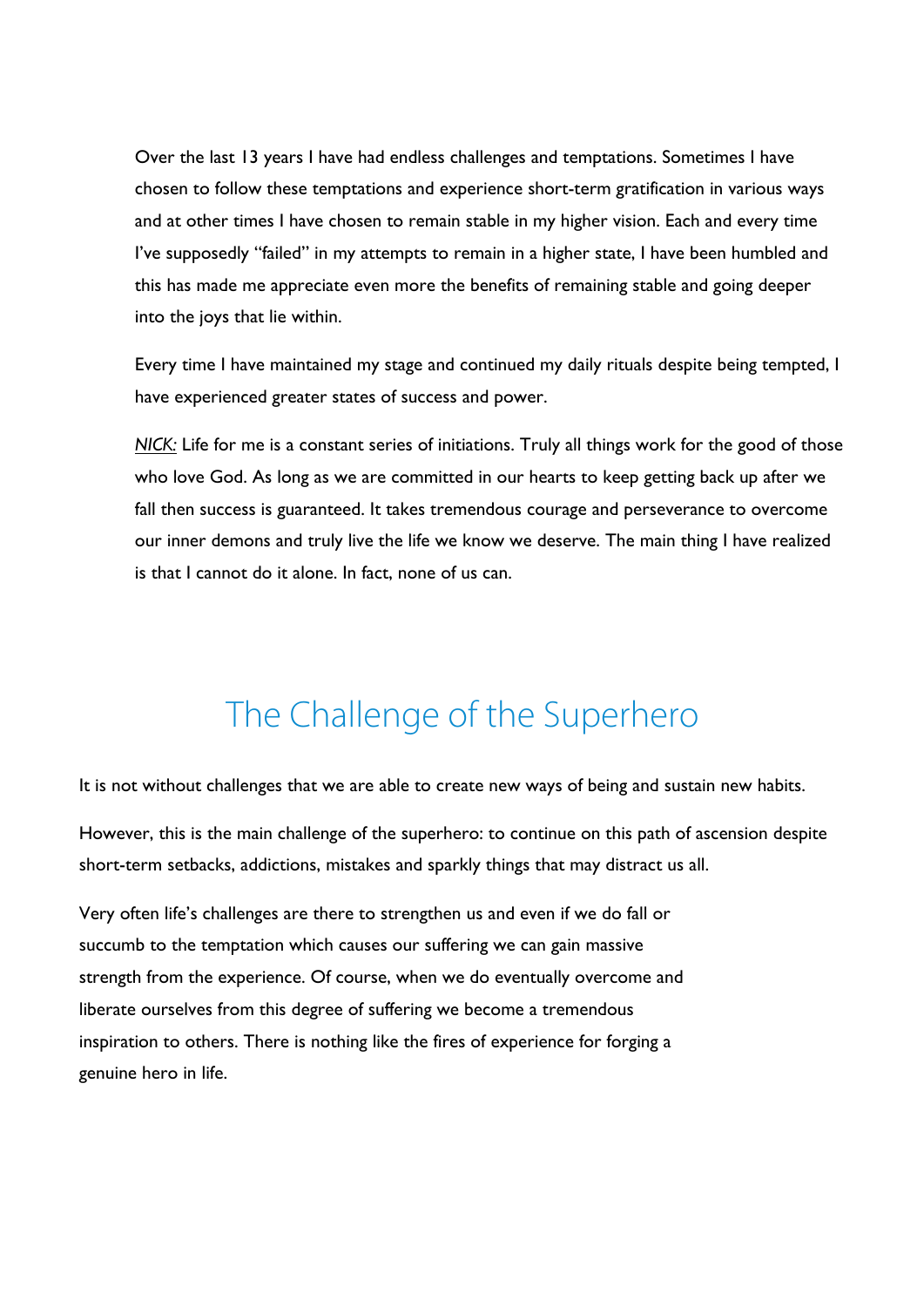# If you can ask the question, you can find the answer

I'll share with you some powerful questions for you to get super clear on your highest vision so that you can then have the inspiration to pursue this vision and the power to sustain your practices.

Having a detailed, clear vision activates our own Automatic Success Mechanism, so whenever you ask yourself "how to" create \_\_\_\_\_\_\_\_\_\_\_\_\_\_\_\_, part of your unconscious mind goes to work on answering that question.

We are goal striving beings and we are here to manifest and experience the fulfilment of desires.

For example, if you ask yourself, *"How do I manifest my vision as quickly and gracefully as possible"* you will soon find the answer to that question.

On the other hand if you ask, "Why *is my life such a mess and why am I never moving forward?"* your unconscious mind goes to work on answering that question. It will come up with reasons why you're so messed up and why it's impossible to change.

Be careful what questions you ask, for in the asking is the receiving.

Therefore, it is extremely important to know how to ask those specific questions that activates within you the answer from YOUR HIGHEST VERSION of yourself, so you can manifest whatever it is that is in your hearts of hearts.

#### Exercise to clarify your vision

#### *There are two parts to this exercise:*

1. Getting specific about what your highest vision really is by asking questions and using backwards visioning statements to connect them to your life today.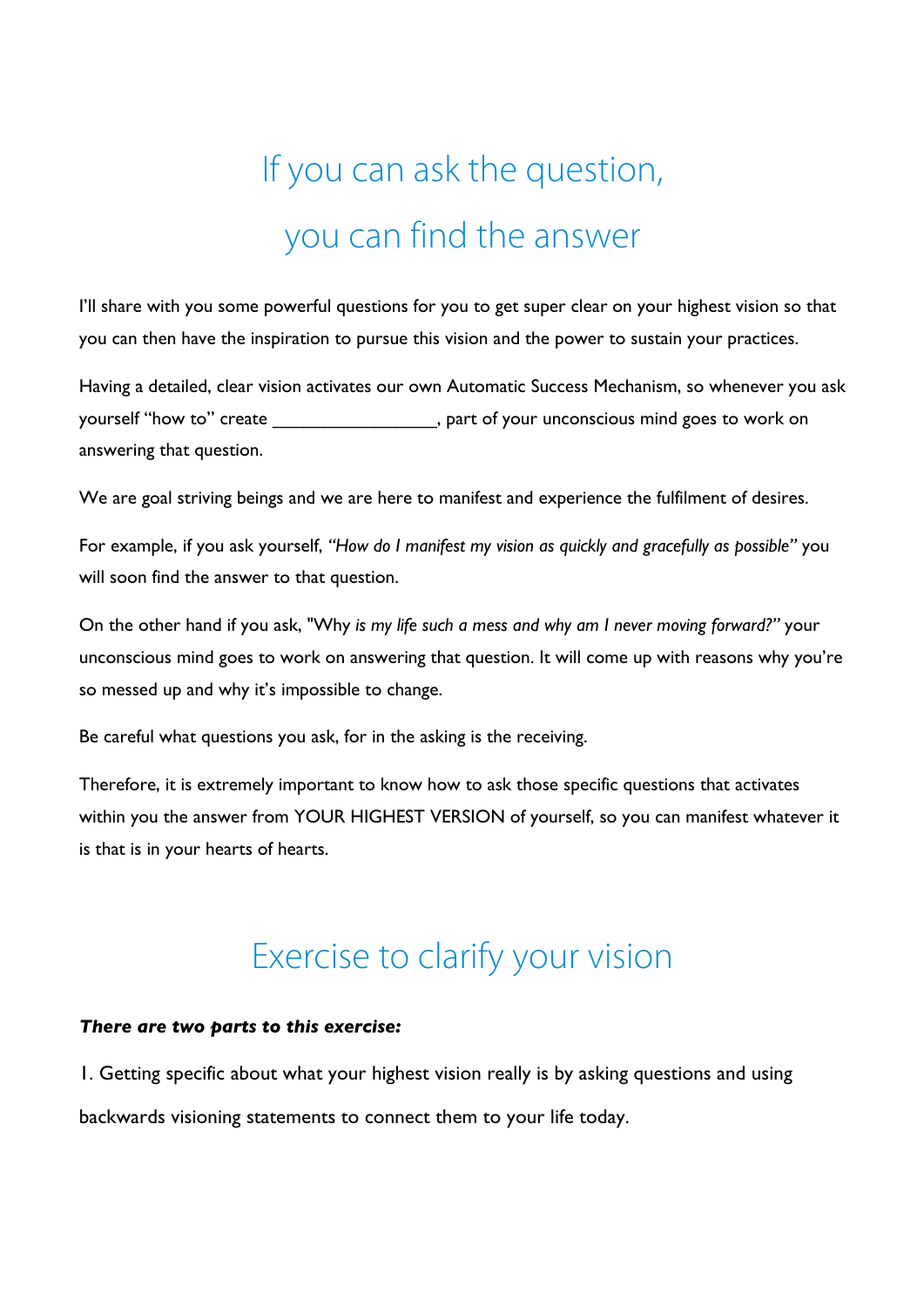2. Transforming the specifics of your highest vision into a vision board or statement that you can use to trigger the power of your vision at will and on a regular basis.

# PART 1: GETTING SPECIFIC ABOUT your highest vision

#### *Power Activating Questions:*

What are three things you do that bring the most joy, freedom and fulfilment – and don't leave you experiencing any coming down phase or feelings of withdrawal (all weirded out or sick afterwards)?

What is your ideal feeling state, as in how do you feel in your peak moments?

What is one thing you've been putting off over the last year that you'd love to do but for some reason you've not got around to doing it?

What would you do if you had all the time and money in the world and no fear?

What is new and different now that you are fully empowered and doing your ideal lifestyle?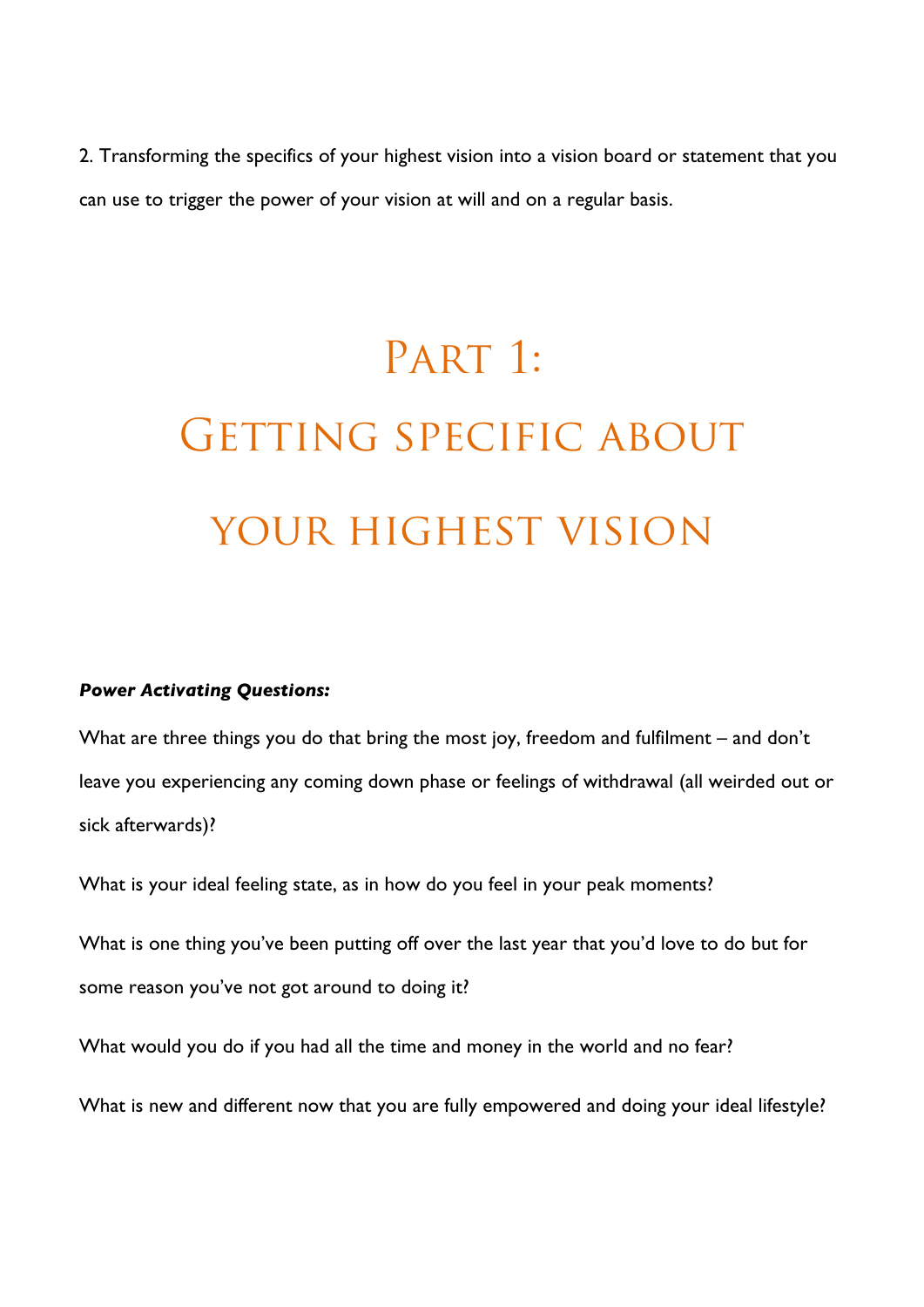Describe your perfect day. What do you do morning to evening, including how do you serve others – the new paradigm is based on service and adding real, heartfelt value to other people's lives?

#### Why You Need to Define your Real Goals

Once you have clear goals in mind, you set in motion a powerful process within you to fulfil your goals – the more detailed the better. Otherwise, you will inevitably be using all your creative power to keep yourself stuck where you are now. You'll have all of your attention and energy invested only on the here and now, rather than moving towards the future.

Simply by having clear, meaningful goals you take the first step to activating your own potential.

#### Backwards Visioning Statements

In this next exercise you will open your heart to receive a premonition of your future by making statements about yourself from a certain viewpoint. You will make these statements as if you are one year into the future, and your most profound life has already happened – you are remembering what you have already achieved.

This is the process of backwards visioning. Visions are really premonitions of what is to come, simply because past, present and future all exist simultaneously.

Let us begin: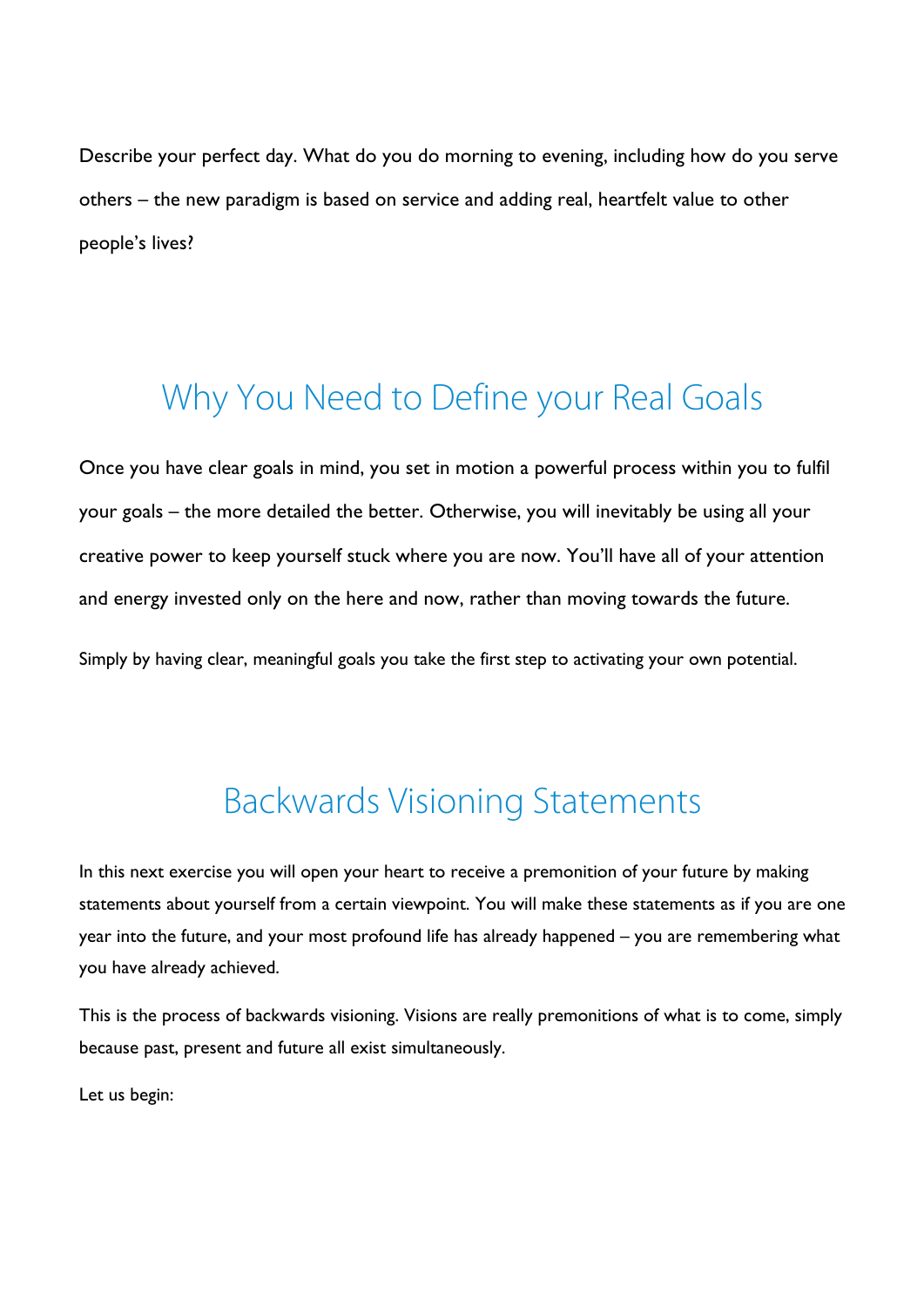Looking back over the last year, describe what have you achieved on these different levels of your life.

#### *During the last year…*

\_\_\_\_\_\_\_\_\_\_\_\_\_\_\_\_\_\_\_\_\_\_\_\_\_\_\_\_

STATE OF BEING: I have been feeling **\_\_\_\_\_\_\_\_\_\_\_\_\_\_\_**

SERVICE/DHARMA: My contribution to the world, my service was

WEALTH/ABUNDANCE: I have attracted \$

TRAVEL: I have travelled to

RELATIONSHIP: My relationships were

| FUN: For fun I |  |
|----------------|--|
|                |  |

Now here is the magic.

## CONNECTING YOUR GOALS to your life TODAY!

If what you are doing this minute is not connected to fulfilling your goals, you will remain stuck. If more than 50% of the time you are really doing things and/or thinking thoughts that are moving you towards your goals you will get there – fast.

Simply answering this question will help you make quantum leaps in your consciousness:

*Is what I am doing right now connected and moving me towards the manifestation of my goal(s)?*

Make sure 50% or more of your time is connected to your goals and you are golden!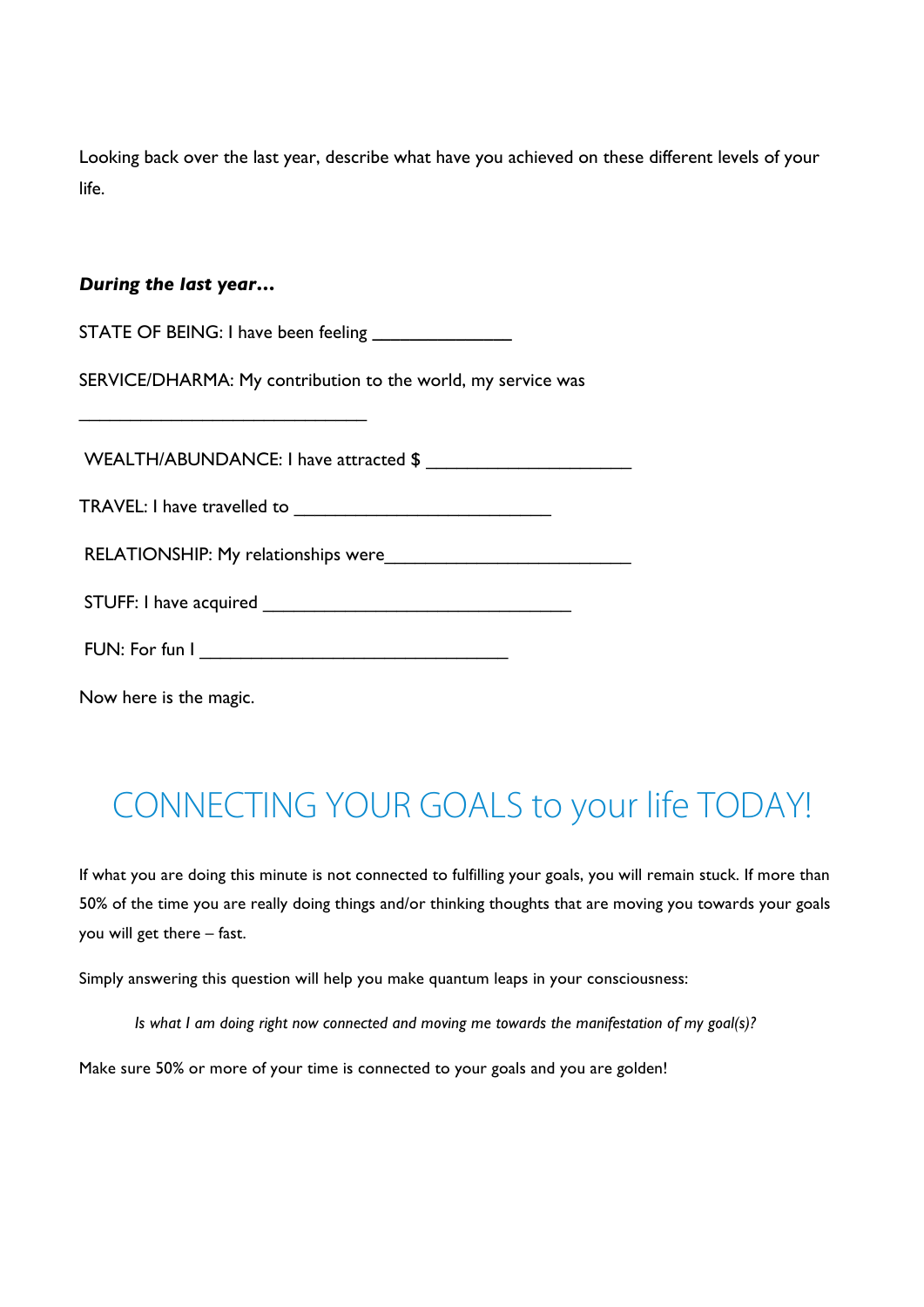## PART 2:

# Turning Your Highest Vision into a Vision Board

Once you have identified what your highest vision is, the next thing is to turn all of this into a simple picture, a written statement or symbol(s) to represent this new reality to you now.

- Get a big sheet of paper and put a photograph of yourself in the middle of it.
- Next, take all of your backwards visioning statements and write them down all around your picture. You will then have a very clear vision map, feelings and all, of what you have achieved, or what you are about to achieve.
- Once you have done this, place this vision map above your bed and look at it daily. Feel it... experience it as REALITY. View it as if you are in the future and all these things have ALREADY happened.

This image is your premonition of your future and it will have profound effects on your unconscious mind to make sure that it happens.

### The Importance of Daily Practice

Living in the new paradigm is a lifestyle. To look back on your life with pain and regret by ignoring these daily practices and consequently not arriving at your goal would be infinitely more painful than any discomfort you will experience in the moments you apply these things.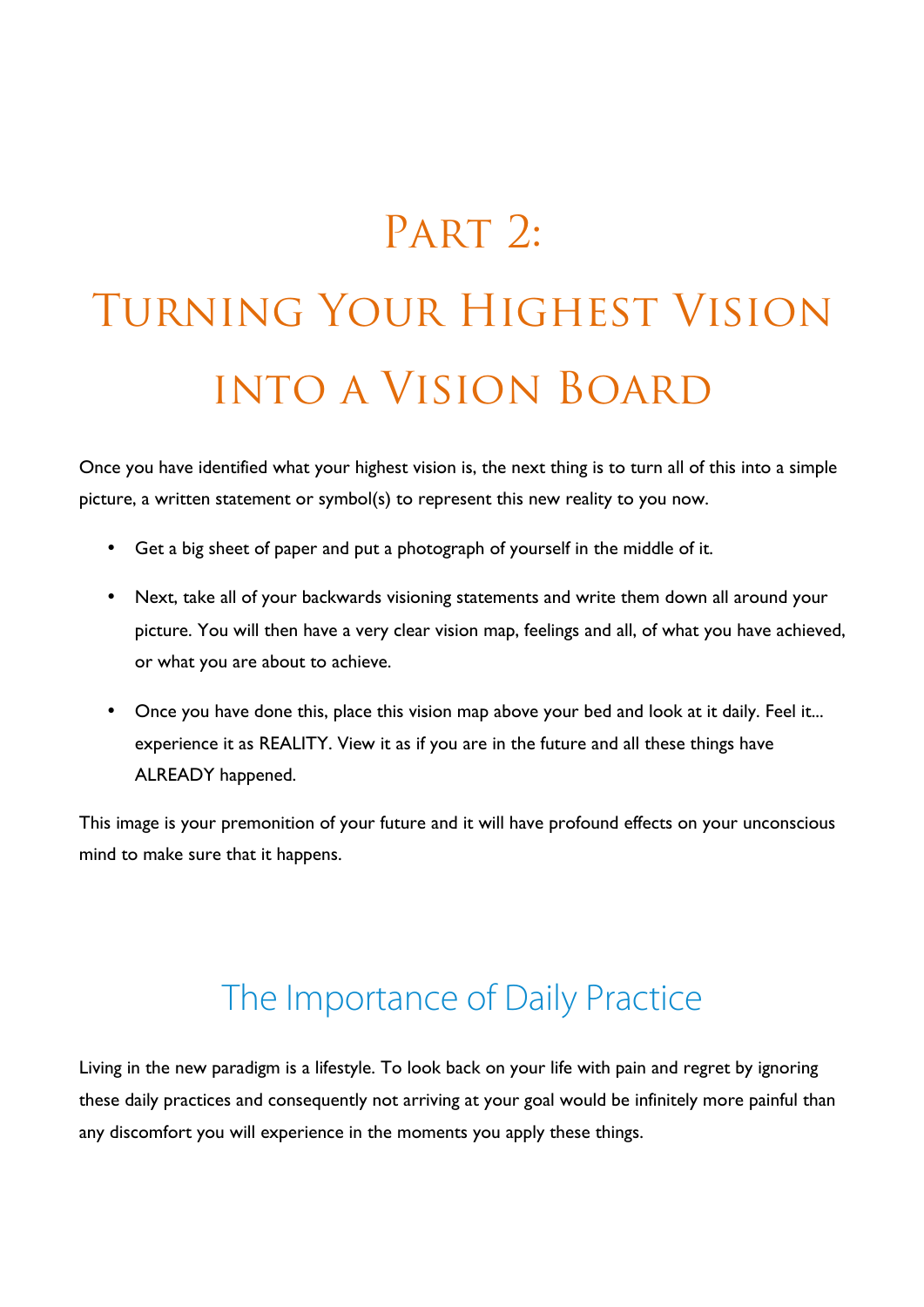Short-term discomfort as your ego flares up a little bit is to be expected. The long-term result is profound peace, love, perfect relationships, joy, fulfilment, and enlightenment.

On the other hand short-term gratification by freely fulfilling your ego's desires or remaining lazy may give you some immediate experience of temporary pleasure but in the long run it robs you of the real success your heart desires.

*For this power to work you need the daily discipline of:*

1.Seeing & feeling your full vision as if it has already happened EVERYDAY for at least 15 minutes. This is especially powerful when you awaken and before you go to sleep at night. Take the time to re-connect to this vision each day. No matter what. No excuses. 100% of the time.

2. Asking yourself the question many, many times each day, "Is what I am doing right now connected and moving me towards the manifestation of my goal?"

If you do these two things – magic and synchronicity will surely happen. If you don't you are likely to be where you are today in a year… or considerably worse. Take this seriously and see the magic.

#### Stay Grounded

Let's remember that if you have activated your hero's journey it is extremely important that you begin to act and apply the practical tools and techniques in your life and sustain certain daily rituals that bring you into states of higher consciousness grounded in the world. In order to move forward, your daily practices are what make all the difference.

We will be sharing more details on this process in the superhero training. However, what you have learned here is by far more advanced than what I (Michael) used to get from a sad life in England to a happy one in Hawaii.